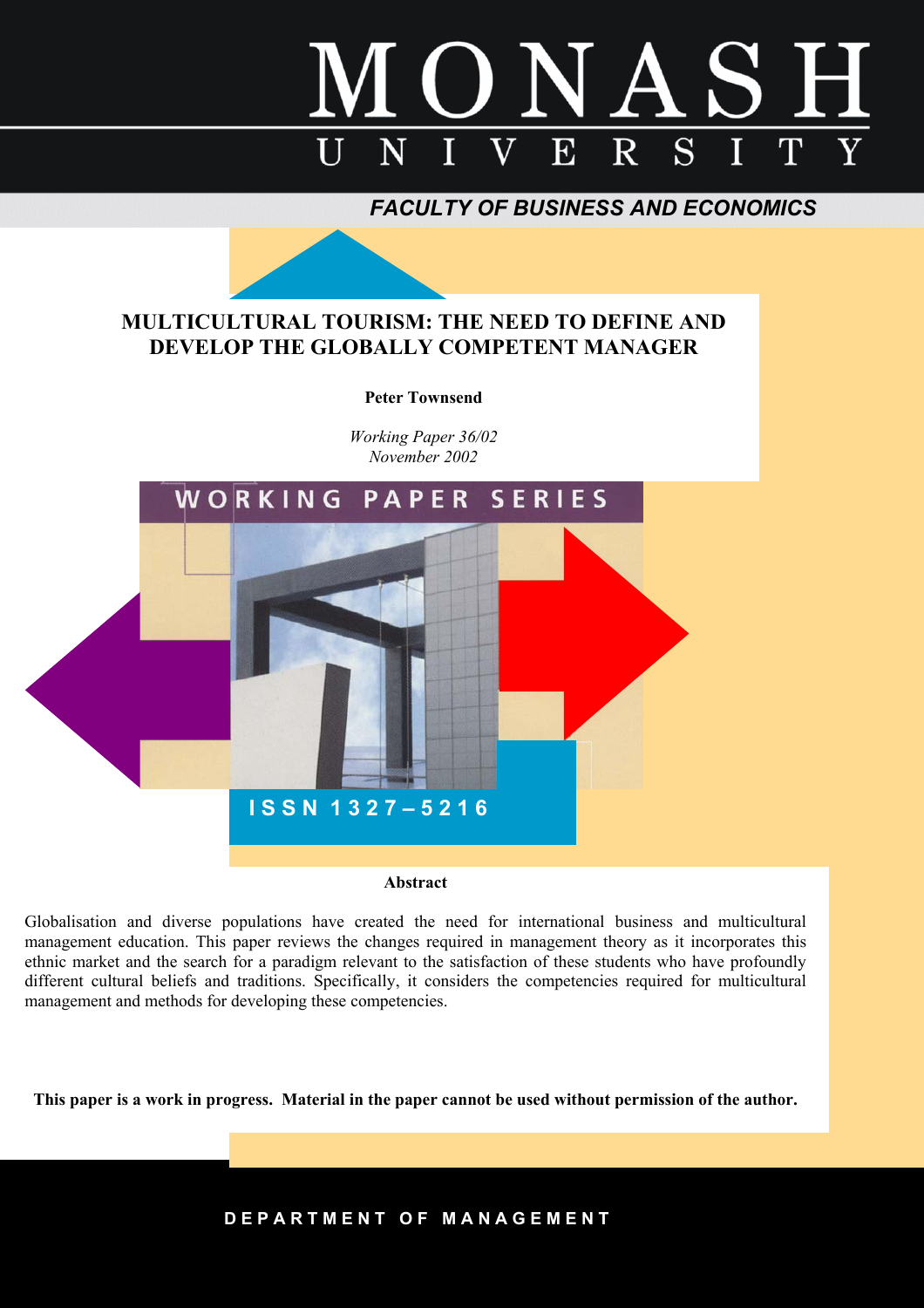# **MULTICULTURAL TOURISM: THE NEED TO DEFINE AND DEVELOP THE GLOBALLY COMPETENT MANAGER**

# **INTRODUCTION**

Globalisation and diverse populations have created the need for international business and multicultural management education. This paper reviews the changes required in management theory as it incorporates this ethnic market and the search for a paradigm relevant to the satisfaction of these students who have profoundly different cultural beliefs and traditions.

A significant challenge for the future of international business is the need to define the globally competent managers required by their transnational organisation. Present management theory and research is often based upon historically and geographically limited observational theories with narrow sample populations generalised to represent larger populations. These theories utilised conceptually isolated paradigms with academics utilising selective perspectives to expand and link the theory to practice.

The previously relevant scientific methods now frequently used to analyse social science problems in a significantly more complex world are inadequate. For the industry practitioner (Berrell and MacPherson, 1995) to apply theories successfully, an approach is required facilitating incorporation of previous research assumptions into a holistic paradigm.

#### **Objective**

The primary objective of this research is to establish the comparative effectiveness of flexible learning in achieving the outcome of global management capability.

#### **LITERATURE REVIEW**

#### **Dependent Variable**

#### *Global Management Competencies*

The term management refers to the art of getting things done through people (Follett, 1949). It has been further expanded to 'the process of coordinating and integrating work activities so that they are completed efficiently and effectively with and through other people' (Robbins, Bergman, Stagg and Coulter, 2000, p. 8). This includes the process of planning, organising, leading and controlling whether this is domestically or internationally. Because management involves all these activities, it also incorporates the marketing, manufacturing, finance and service departments in its responsibilities. Hence, when conducting international business, managers need to be aware of the different knowledge, skills and abilities required in the process.

International business is the study of transactions taking place across national borders for the purpose of satisfying the needs of individual and organisations (Rugman and Hodgetts, 1995). It involves commercial activities that cross national frontiers.

As discussed above, all the basic tools and concepts of domestic management (planning, organising, leading and controlling) are relevant to international business. However, special problems, such as languages barriers, different rules and regulations, foreign currency transaction, different control and communication systems, risk levels in terms of political, financial or commercial risks and numerous cultural differences, may arise in international business (Bennett, 1996). Hence, rare skills in special demand include: the ability to negotiate; technological skills; knowledge of franchising; marketing and an understanding of money market around the world (Brooke, 1996).

Here, this paper is more focused on the departmental functions of human resource management and marketing, with their dependence upon the human and cultural interaction.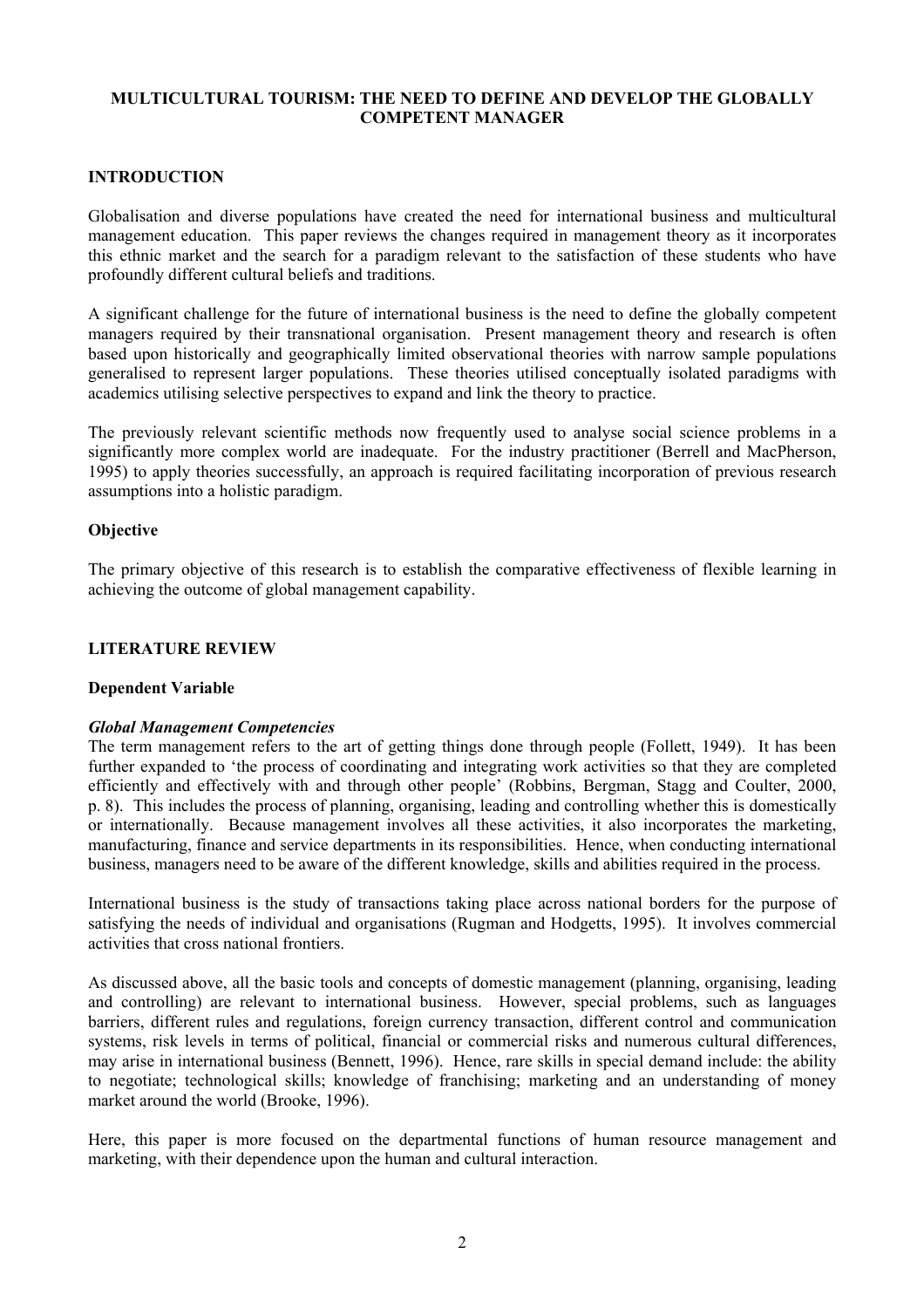### *Transnational Management and Ethnoconsumer Perspective*

Transnational corporations take an essentially polycentric attitude and the marketing strategies for each country are determined by the host country's culture. These markets are not always traditional and non religious ones relevant to rational western theories based on scientific research with apparent rational business decisions (Mintzberg, 1973) to being more influenced by to eastern wisdom founded in spiritually driven guidance. For many people, their religious beliefs are always with them. These non-negotiable principles directly influence the cultural ethics of their decision making. Specifically, whether the ethics of people's actions will be judged by society or by a higher religious belief is a key concept and difference between many people's approach to business, tourism and life.

The management competences required to fulfil the management task and functions are an extension of Mintzberg's managerial skills (Robbins et al., 2000). Competence is the core knowledge and skills developed through an outcome based curriculum which is an efficient and effective method of developing skills which can be assessed against set standards. It is based on behaviourist psychology and is a narrow focus approach (Cairns, 1992). Boyatzis (1982) defined competency as an underlying characteristic of a manager which can lead to effective performance. His nineteen competences are grouped into five clusters of: goal and action, leadership, human resource management, directing subordinates and focus on others.

These are in a complex model related the demand of the job and its environment. They do, however, resemble the original descriptions of management and the process of management. These new management key competences have been an area of concern for the future of Australia. Researches, including Karpin (1995), have identified global competencies and an international training policy (DEET, 1995).

The Mayer (1992) committee (DEET, 1995) defined and advocated seven key competencies for Australians, including: analysing information, communicating ideas, working with others, problem solving among others and mentioned a possible eighth one as "cultural understanding".

The commonly identified necessary skills of the transnational manager include: global perspective, local responsiveness, synergistic learning and cross-cultural interaction (McNally and Parry, 2000). These are similar to those of Adler and Bartholomew (1992) which include: broad based sociability, cultural flexibility, cosmopolitan orientation and collaborative approach. Taking this managerial technical competence into new domains is the essence of capability.

Capability, in its simplest form, is a construct which applies to individuals and has been defined by Stephenson (1993) as having justified confidence in your ability to take appropriate and effective action, to communicate effectively, to collaborate with others and learn from experiences in changing and unfamiliar circumstances.

In the case of global capability, this means that managers educated within the bases of western paradigms and theories would be able to transfer the outcomes of this education in the form of management competences to the unfamiliar eastern culture. This can also include Asian managers, educated in the east by western universities but operating within an eastern market. The development of aspects of globally competent managers (DeSimone and Harris, 1998; Spreitzer, McCall and Mahoney, 1997) is different from the past definitions of successful managerial competencies. This is because global competencies "requires being able to learn from experience" (p. 407).

By definition, this is therefore global capability as it involves cognitive social learning (Bandura, 1977; 1997), values, self-awareness and an active, not passive learning style. Spreitzer et al. (1997) have identified fourteen dimensions to predict international executive potential. These include eight end-state competencies with sensitivity to cultural differences and six learning-orientated dimensions including: uses feedback, is culturally adventurous, seeks opportunities to learn, is open to criticism, seeks feedback and is flexible.

These future competencies (DeSimone and Harris, 1998) include: knowledge, international experience, self management skills, integrity and flexibility. This is similar to the five 'meta-abilities' of emotional intelligence (Goleman, 1998) which are self awareness, self regulation, motivation, empathy and social skills.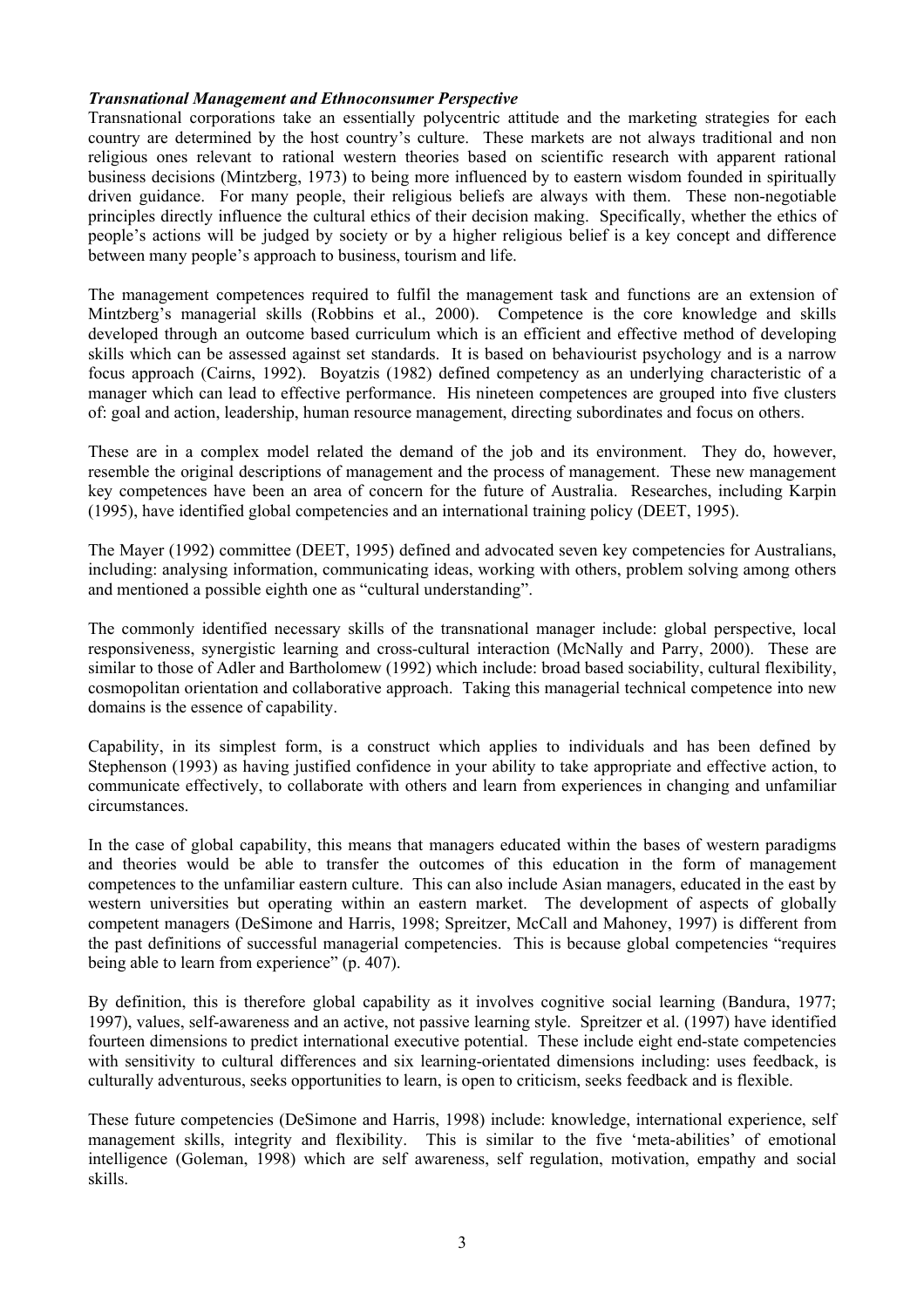#### *Global Management Competencies*  **Karpin/Boyatzis (1995;1982)**

- Goal and action management (planning and knowledge)
- Leadership (styles/context/motivation)
- Human resource management (structure)
- Communication (interpersonal)
- Social responsibility (values)
- Problem solving (rational/creative)
- Cultural understanding

# **Adler and Bartholemew (1992)**

- Global perspective (east/west philosophies, ethnoconsumerism)
- Cross-cultural interaction (self-awareness, non verbal communication, mindfulness)
- Synergistic learning (behavioural changes simultaneously from different cultures)

# **Spreitzer (1997)**

- Sensitive to cultural differences (ambiguity of religion and values)
- Manage diverse teams (consensus to achieve objectives)
- Seeks feedback (open and aware of impacts)
- Flexible (change orientated)

# **Bandura (1971)**

- Self-efficacy
- Belief in capabilities to produce given attainments

# **Banks (1994)**

- Global competency (progression from ethnic psychological captivity to multi-ethnicity and reflective nationalism)

# **Cairns and Stephenson (2000;1998)**

- Capability
- Ability (competences, skills and knowledge)
- Self-efficacy (belief in oneself)
- Shared values (integrity)
- Effective utilisation of capability (learner managed learning, method of problem solving and mindful openness to change)
- Solving unfamiliar problems in unfamiliar situations (global management)

# *Transnational Management and Ethnoconsumer Perspective*

The description of much global or international facets of behaviour as "competencies" is a definitional stretch of the concept. Competence, as it is more regularly defined and theorised is basically a term which covers observable current skills based on current knowledge (Harris et al., 1995; Cairns, 1992). 'Key', 'generic' or 'global' terms modify or extend the competence concept to somehow move the idea beyond its basic roots. This is unfortunate in that they are not consistent with the theory base (behaviourism) and the clear, specific, narrow conceptualisation inherent in competence as a concept (Cairns, 1997a).

This paper is suggesting that the concept of capability is broader and more flexibility orientated and thus appears to be applicable to this case. Capability is defined as a holistic concept that describes how an individual or organisation applies their ability in a confident manner to problems in new and unfamiliar circumstances as well as in familiar situations (Cairns, 2000). The detail of this concept includes three attributes: ability (current competence), self-efficacy (belief in the capability to perform satisfactorily) and shared appropriate values (trust and valuing diversity).

There are three processes which support the effective utilisation of capability. These are: learner managed learning, problem formulation solving approach and being mindful with openness to change (Cairns, 2000). This involves the progress of solving familiar problems in familiar situations to solving complex problems in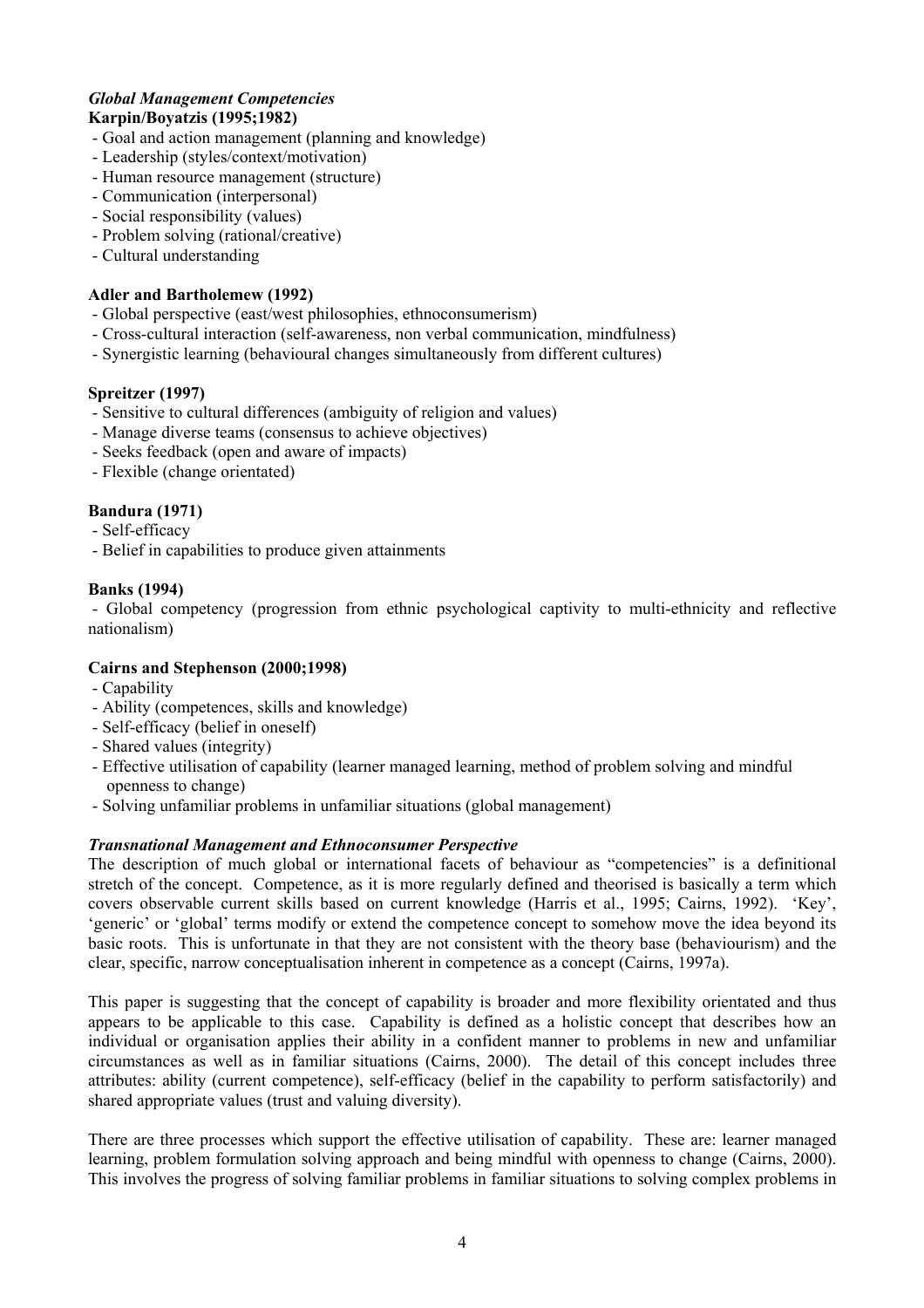unfamiliar situations (position Z). The capable global manager therefore requires the characteristics of: flexibility, adaptability, an awareness of their potential as well as current competence, operating within appropriate shared societal values, ability to manage their own learning effectively, ability to formulate and solve problems and high levels of self efficacy (belief in their own capabilities) (Cairns, 2000).

Ethnocapability is, therefore, offered here as an appropriate descriptor for the concept being presented. Ethnocapability is the ability to transfer competence within one culture and perform effectively in a multicultural situation (Cairns, 1997a). This capability requires global knowledge, cross-cultural This capability requires global knowledge, cross-cultural communication skills, flexibility, mindfulness, self-efficacy, appreciation of values and self managed learning.

### *Tourism, International Marketing and Consumer Behaviour*

Consumer behaviour – 'the behaviour that consumers display on searching for; purchasing, using, evaluating and disposing of products, services and ideas which they expect will satisfy their needs.'

Analysis of consumer behaviour is based on internal and external values and decision making (Schiffman et al., 1997). These values are bases on western, e.g., Freudian theories of analysis. Are these relevant to the eastern consumer? Is this possible, with the present consumer behaviour models based on western theories, for eastern ethnoconsumerist market?

Attempts made using subcultures. A significant management challenge for the future international tourism is satisfying visitors who have profoundly different cultural beliefs and traditions. With the emerging growth of one global market, limited vigorous research exists concerning the diverse easter and western perspectives of quality and satisfaction.

Present theories are from western paradigms and based on rational scientific approaches to truth. These models are not directly relevant to the eastern method of interpretation and meaning due to different consciousness expressing itself in the realism of consumer value and buying patterns.

#### *Theory Building Models and Paradigms*

The evolution of present academic theory has a bias for the western theories and the use of paradigms. In the case of tourism, the search for a paradigm for a customer focus has also utilised traditional western psychological theory and also using western tourists in America (Berrell and Mc Pherson, 1995; Loker and Perdue, 1992)

Tourism consumer behaviour is not a definitively researched area. Those models which do exit are basic in nature – similar to those of Maslow's. These models do not examine how to service a multicultural consumer population.

#### *Ethnoconsumerism*

Ethnoconsumerism studies consumption within a given social group or culture and its theoretical framework. The term ethnic has previously referred to cultural groups outside their nation of origin but these are now part of our national culture and global, borderless world.

Cross-cultural marketing research emerged as an extension of logical positivism. They are 'methodologically flawed with a parochial or ethnocentric view.' Ethnoconsumerism is thus a 'new paradigm to study cultural and cross-cultural behaviour.'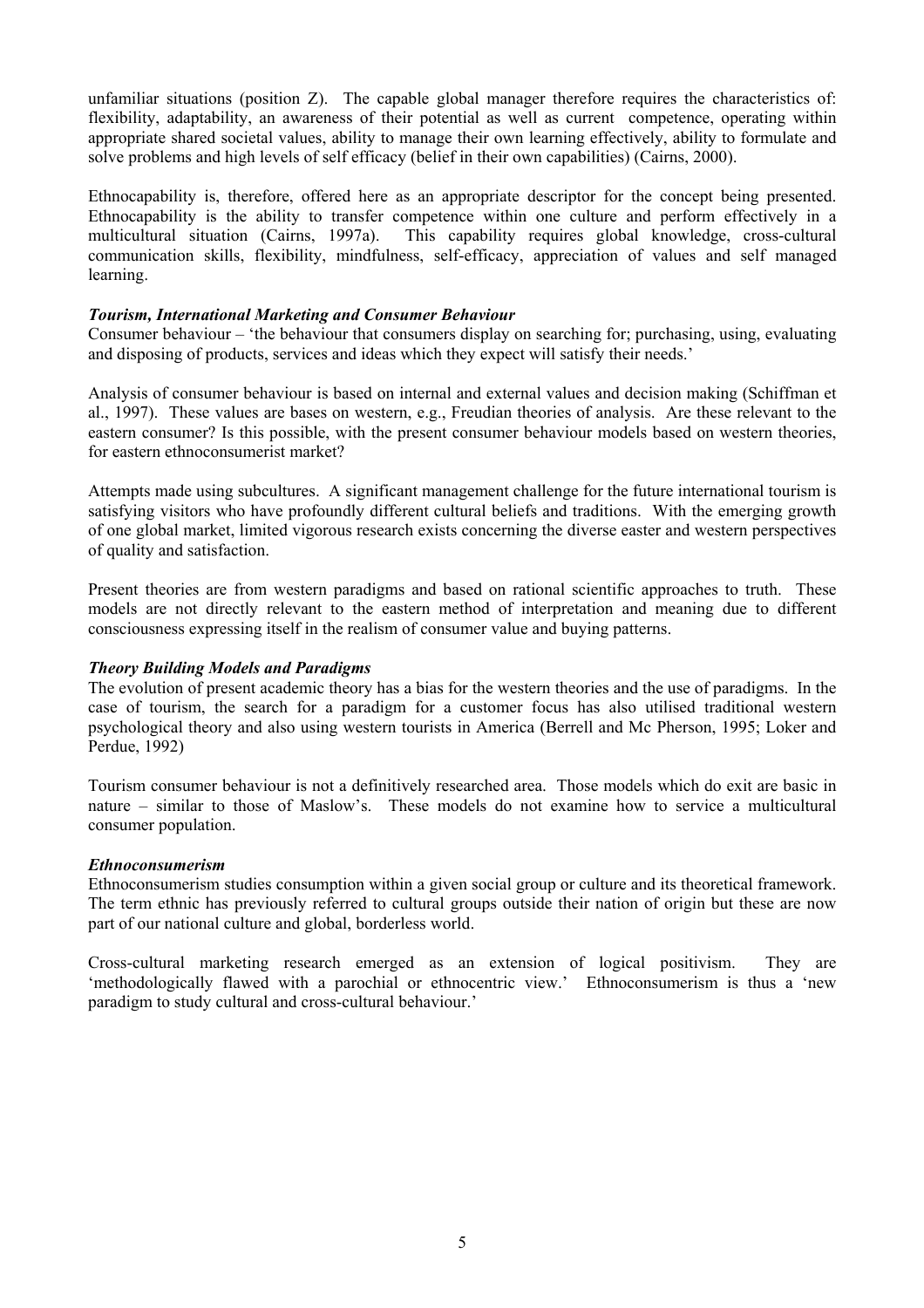# **Graphic representation**

### **Figure: Global competence and capability**



Degree of Variation of Culturally Diverse Study Environment

# **Independent Variables**

# *Trainee Characteristics*

Learning concerns the individual changing their behaviour as a consequence of the interaction between the characteristics of the learner and the factors of the environment. Trainability is a combination of the trainees' level of ability, motivation and their perception of the work environment (Noe, 1986). All three factors are required to achieve a learning outcome.

The perception of training and the way in which the individuals view their ability affects anxiety level, efficacy perception and motivation to learn (Martocchio, 1994). The need for achievement and Broom's expectancy model are most relevant to outcomes. University entry scores are not identified as reliable predictors of future performance.

Research concerning characteristics affecting transfer of education demonstrates that personality is of limited relevance in comparison to those of motivation. Two personality dimensions, those of extraversion and openness to experience are valid predictors of success in training (Barrick and Mount, 1991). Matching the model of instruction with the aptitudes of the trainee maximises the probability of learning transfer (Cronbach and Snow, 1977).

Kelly (1969) described learning is the constant alteration of one's construct system with the goal of increasing its predictive efficiency and any change to one's construct system exemplifies learning. For Kelly, constructs could be described in terms of cognitive awareness and create a framework for viewing oneself and the environment. Each individual has a different view of the word and their interaction with it. It is assumed for the purposes of this research that these individual characteristics are neutral in their relation to the dependant variable.

#### **Culture and Environment**

#### *Work environment characteristics*

'Learning to teaching across cultures is becoming increasingly common and is a process which may be conceptualised developmentally' (Biggs, 1997, p. 1). These develop from level one where student differences are seen as deviations from an ethnocentric ideal to level two where the focus is on techniques relevant to particular cultures and level three where the focus is on principles of teaching and learning that apply across systems.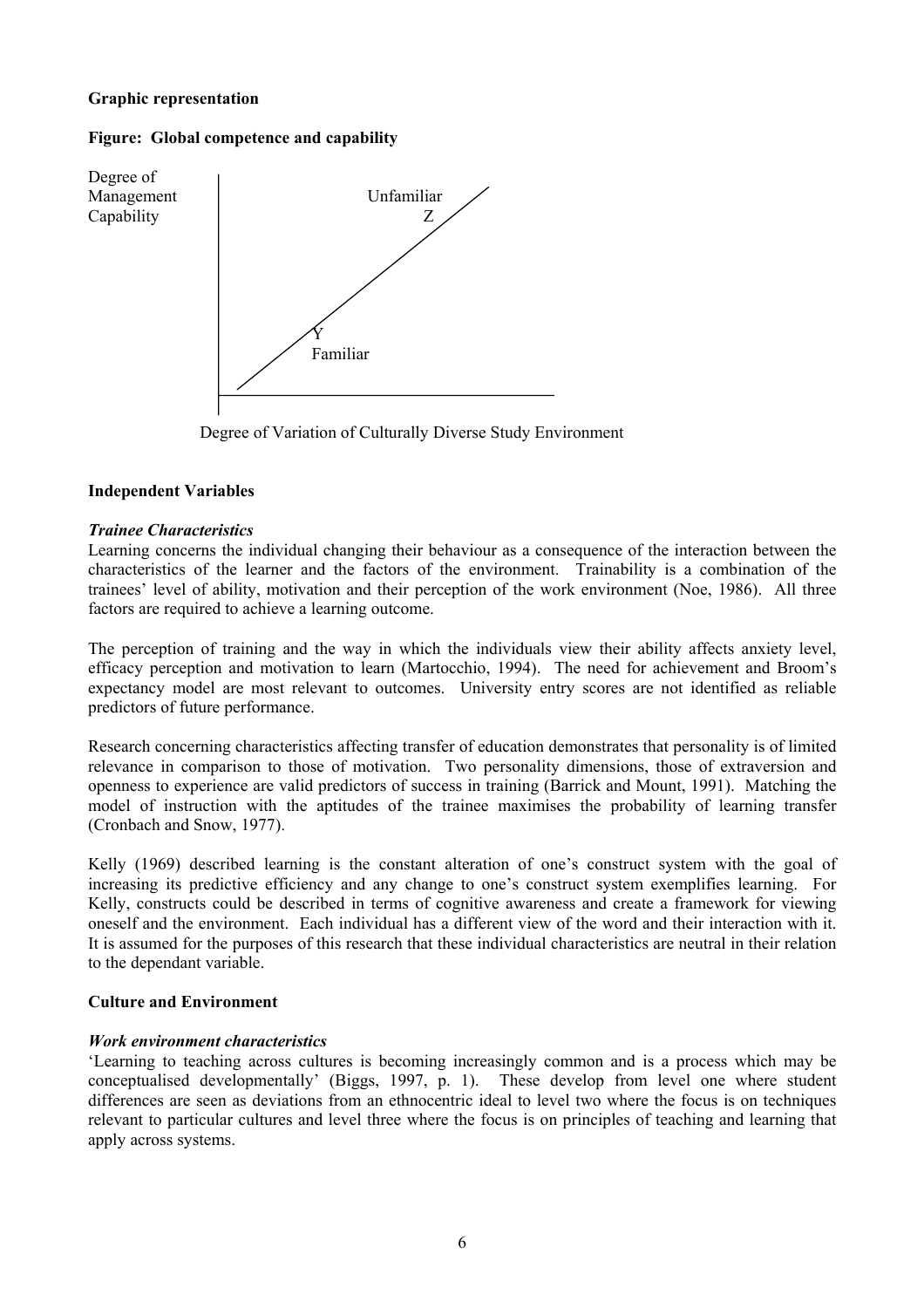The evidence suggest that previous stereotyping of some cultures as rote learners is not correct and that these universal principles can apply across cultures. This is because certain aspects of culture lose their uniqueness when good teaching focuses on the similarities of the cognitive processes (Biggs, 1997).

Literature reviews emphasised that work environment is relevant to educational outcomes, especially if they are reinforced on the job by cultural and supervisory support (Baldwin and Ford, 1988).

The issue of culture and learning is a major topic on its own and highly relevant to international providers of education, specifically, universities.

The concept of education is relevant in the strategy for social reengineering and the creation of human capital (Coleman, 1990) and the significance in our knowledge based society.

There is however only limited research into the relevance of culture and educational outcomes and therefore a differentiated view which is sensitive, a dynamic view, rather than static or stereotype, is needed to develop a situational view in terms of the relevance of education and educational outcomes to specific learning groups.

The relevance of culture to educational outcomes and the relationship of educational outcomes to the social and societal environment in which they are learnt or transported to, are relevant factors in the dependent variables for this research. This present explanation is used solely to lay a framework for the subsequent chapters relating to educational methodologies; specifically, the creation of credibility in terms of meaning to the student consumer.

Some support for the above concept can be found in the original theories of motivation, such as those of Maslow's (1954) and Herzberg's (1959), where self actualisation is identified as a motivator in term of self achievement. Hygiene factors, such as work supervision, environment, temperature, lighting, conditions of work and salary, are seen purely as possible demotivators from this research. As such, it is logical that educational aspirations relate to the motivation of the individual and are not directly correlated to the environment in which they are studied.

The environment in which they are studied, however, may create the motivation due to the use of education to achieving personal objectives and therefore be part of a goal setting motivation relevant to the individual (Locke, 1968).

For the additional purpose of this research, the attainment of educational outcomes, graduate attributes needs to be examined in terms of whether these graduate outcomes are compatible with the relatively new strategies employed by universities in terms of flexible learning and distance education.

The subsequent chapters within this research and literature review examine the relevance of teacher or educational philosophies and principles, research and date conducted so far on the relevance of distance education to student outcomes and specifically the possible relevance of that to graduate outcomes in the future. This then is a form of ethnoconsumerism and all the factors that this involves concern the analysis of the consumption of graduate outcomes.

#### *Family social backgrounds and educational outcomes*

The present view has indicated a significant relationship that is present between family social background, ethnicity, race, family and school proximal settings in the educational outcomes of the students. The outcomes, such as academic performance, aspirations, school retention and transition at entry level job market, increasingly ask the relationship between social context and educational outcomes or need to broaden the definition of outcomes and examines in more details the links among social context, elaborates school outcomes and the labour market demand. This concept of employability in a recent survey (NBEET, 1995, p. 35) concluded that the employers indicated that graduates tent to lack well developed oral or written communication skills, interpersonal skills, team skills, initiatives and attitudes to work. Specifically, employability was a combination of academic and personal qualifications.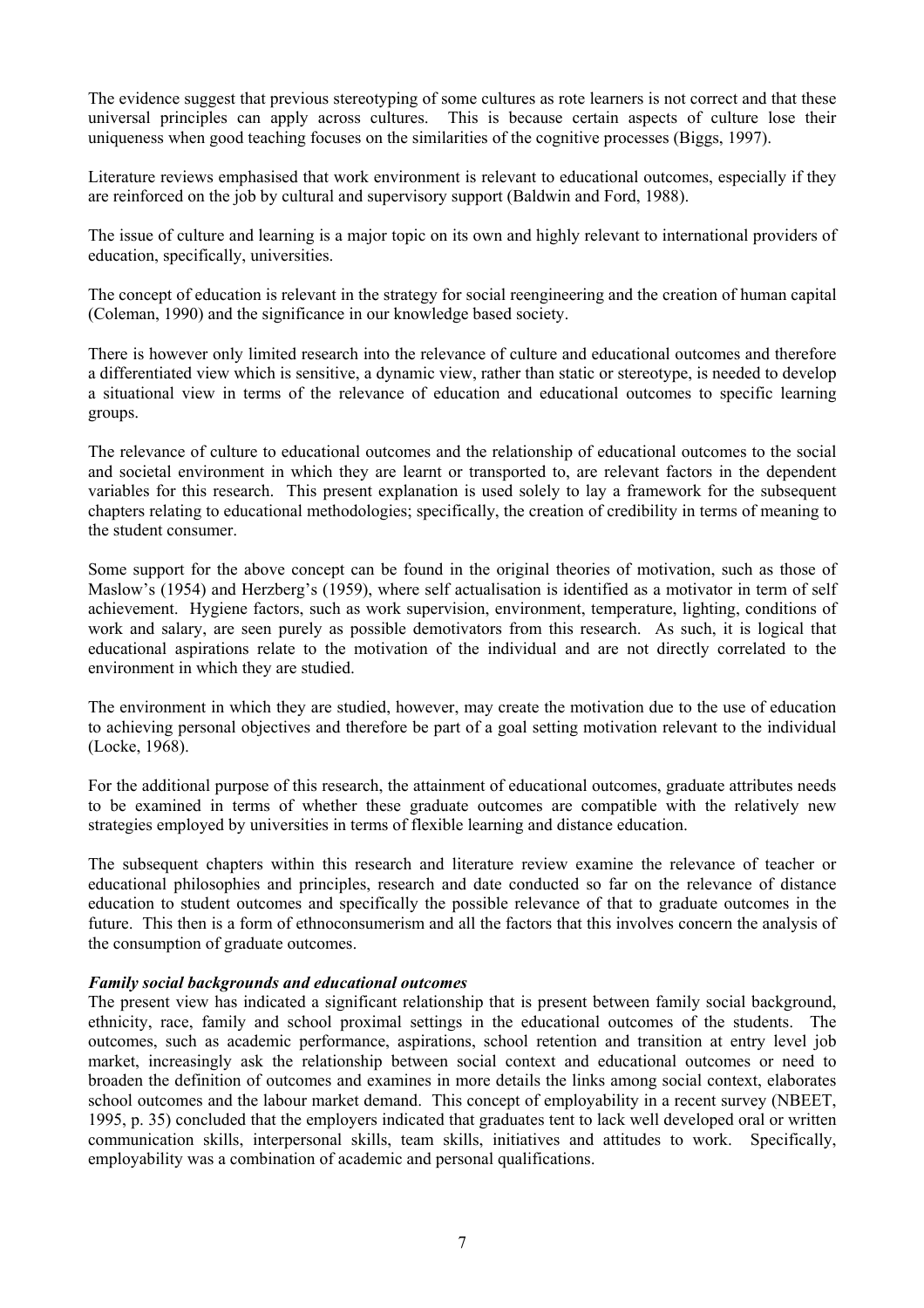There is from a Weberian perspective stated that, in a given society, one of the outcomes of education is the power; the dominant status group universalises a particular cultural ideal (Collins, 1997a). This Weberian perspective suggest that power can determined what is value within the educational system and that whilst the full understanding and relevance of family background, social context to educational outcomes may not be understood, there is an underlying implication that is relevant to educational outcomes. This is relevant to evaluating capability outcomes in different national environments and cultures for this research.

# **Flexible Learning**

### *Results and factors in education research*

The literature review concerns the research and the analysis of the factors relevant to these paradigms. The factors concerned are those of: dependant variables, learning outcomes and learning methodology and environments. This includes: outcomes, including knowledge, skills, attitudes and abilities, whether it would be deep or superficial learning, understood or reproduced, whether it would be concerned with developing basic life skills in the practical applications of theories learnt, the more sophisticated level of difficulty, the appropriate management of the learning and the other relevant factors involved in the processing of that communication.

The framework for examining the transfer of training (Baldwin and Ford, 1998) contains the factors of: training inputs (training characteristics, training design and work environments); training outputs (learning and retention); and conditions of transfer (generalisations and maintenance). Essentially this is the framework for this proposed research, where training characteristics includes the nationality of the student, design includes flexible learning and work environment includes the nation and culture the students receives the flexible delivery and the extent to which this is supported by practical on the job experience.

Learning can be defined as: "A process of reorganisation of sensory feedback patterning which shifts the learners level of control over his or her behaviour in relation to the objects and events of the environment" (Smith, 1998). This definition refers not only to the process but also to the psychological understanding and implication of control over one's behaviour and to the environment which is relevant to the learning. Definitions can also include: "becoming capable in any situation' and 'any activities developing new knowledge and abilities' (Ryle, 1983 and Galperin, 1965).

#### *Theories of learning*

The work of Bruner and Ausubel (1963) were concerned with cognitive processes which have developed into information processing theories. This has allowed better ways of teaching including those of Rogers and Knowles and the practice of teaching such as pedagogy and andragogy, to be examined.

Behaviourism concerns a passive approach to learning in comparison to cognitive theorists who are concern with active participation in the learning process. Passive learning involves: the work of Pavlov that of classical conditioning and Skinner that of operant conditioning.

Bandura's (1969) research evolved from the behaviourist school towards the cognitive processes. Specifically that people learn by observing others and within cognitive social theory (Smith, 1998). This work evolves from passive to active theories developed into experiential learning and the work of Kolb (1984).

The concept of capability (Cairns, 1997) and problem solving in unknown situations has its origins in cognitive social learning.

Flexible learning and distance education is essentially a private form of learning based upon course materials providing access and two-way communication. This requires personal motivation, self-instruction using a cognitive/constructionist approach where the student assumes responsibility to construct meaning. This involves both a behaviourist and a cognitive social learning approach although distance educators still debate the choice of the relevant paradigms. This is because the balance of teacher/student control is constantly changing and subsequently also the level of two way communication as a component of the education transaction. In addition the technology of distance education has evolved from correspondence, teleconferencing and computer-based learning, requiring theorists to re examine their relevant theories and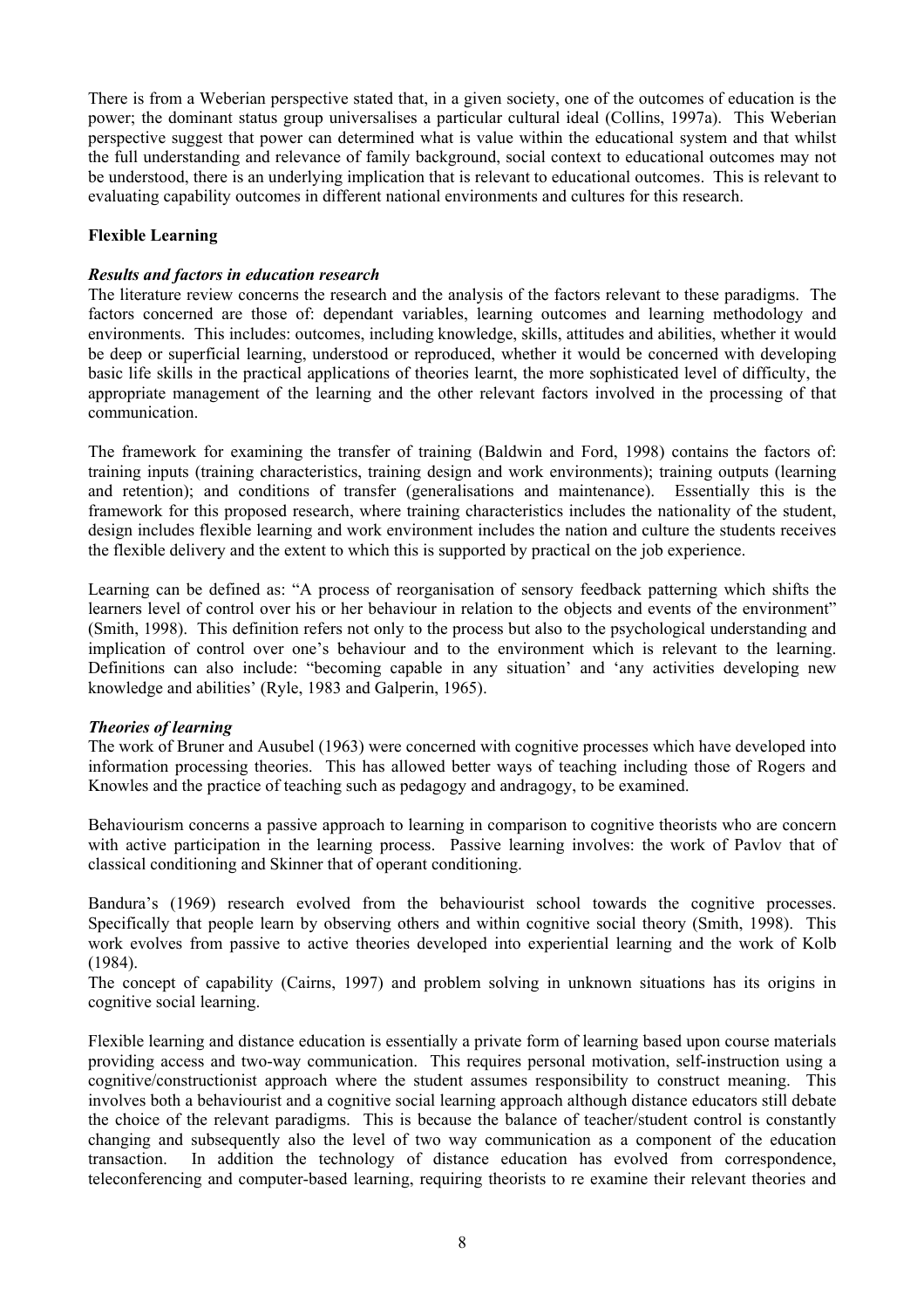paradigms. This is part of the objective of this research as it is hypothesised that flexible learning and distance education with the subsequent application in the work environment provide the opportunity for the achievement of a higher level of competence that the purely theoretical closed university environment.

Learning and the processes utilised to achieve learning also require outcomes and the assessment of these outcomes. Assessment is a complicated issue but essentially must be valid and reliable. Learning objectives and outcomes are equally a complicated issue but usually relates to either/and/or: 1. to understand the application of these techniques to varying situations, 2. to develop and apply technical and conceptual interpersonal skills, 3. to learn to be able to enquire, 4. to value the knowledge, skills and attitudes within specific situation and environment relevant to and considered within the learning process.

The issues with the assessment of these outcomes include: formative (i.e. used for the purpose of guiding and improving student learning); summative (used for the purpose of certifying student achievement); validity (to the extent to which the assessment procedures fulfil their intented purpose); reliability (the dependability of consistancy of the results of assessment); criterian reference assessment (criteria for passing or failing); and norm reference assessment (setting standards according to a stastistical process).

For the purpose of this research we are concerned with university graduates' attributes and this is based on the work of capability (Cairns, 1996). The core Monash graduates attributes as an example are those of: written and oral communication; enquiry; information literacy and numeracy; self direction; team work; global output; moral and social responsibility; curiosity; and creativity.

#### *International Business: education and Training*

Graduate outcomes, from traditional university courses, are assessed using the normal assignment and examination techniques.

Recently, graduate attribute tests (GATS) have been trial by the Australian Council for Educational Research (ACER) in ten universities to assess graduate attributes. These are based upon the managerial competences identified by Karpin (1995) but do not test cultural sensitivity as stated in these reports.

Different strategies and methods are considered to be appropriate to different educational outcomes including knowledge, skills and abilities (KSA) and various taxonomies.

Gagne and Briggs (1979) expand this concept into principles of instructional design and the achievement of different capabilities. These include: intellectual skill, cognitive strategy, information, attitude and motor skill. This framework is relevant to the different methods most appropriate to the requirements of achieving global competency.

In terms of international business knowledge, traditional passive university class room lectures are an appropriate method. In terms of the skills and capabilities, however, active experiential and reflective methods are more appropriate.

Cross-cultural education and training programs focus on: raising the awareness of cultural differences, attitudes, factual information and building skills in terms of language, non verbal communication and cultural adaptation (Callahan, 1989). The most effective method of achieving these outcomes is by living in other cultures and travelling abroad compared to simulation or other methods (Harris and Moran, 1991). Students learning in a variety of situations and different cultures, will achieve relatively higher management competences as compared to those studying in a mono culture.

Distance education students and international students studying overseas therefore comply more closely to the research training needs identified as: experience of living and working abroad, cultural awareness and interpersonal skills, knowledge and information (Laabs, 1996). This is the basis of the theoretical framework for ethnocapability.

The methods available to achieve an understanding of ethnoconsumerism and multicultural capability in the form of ethnocapability are: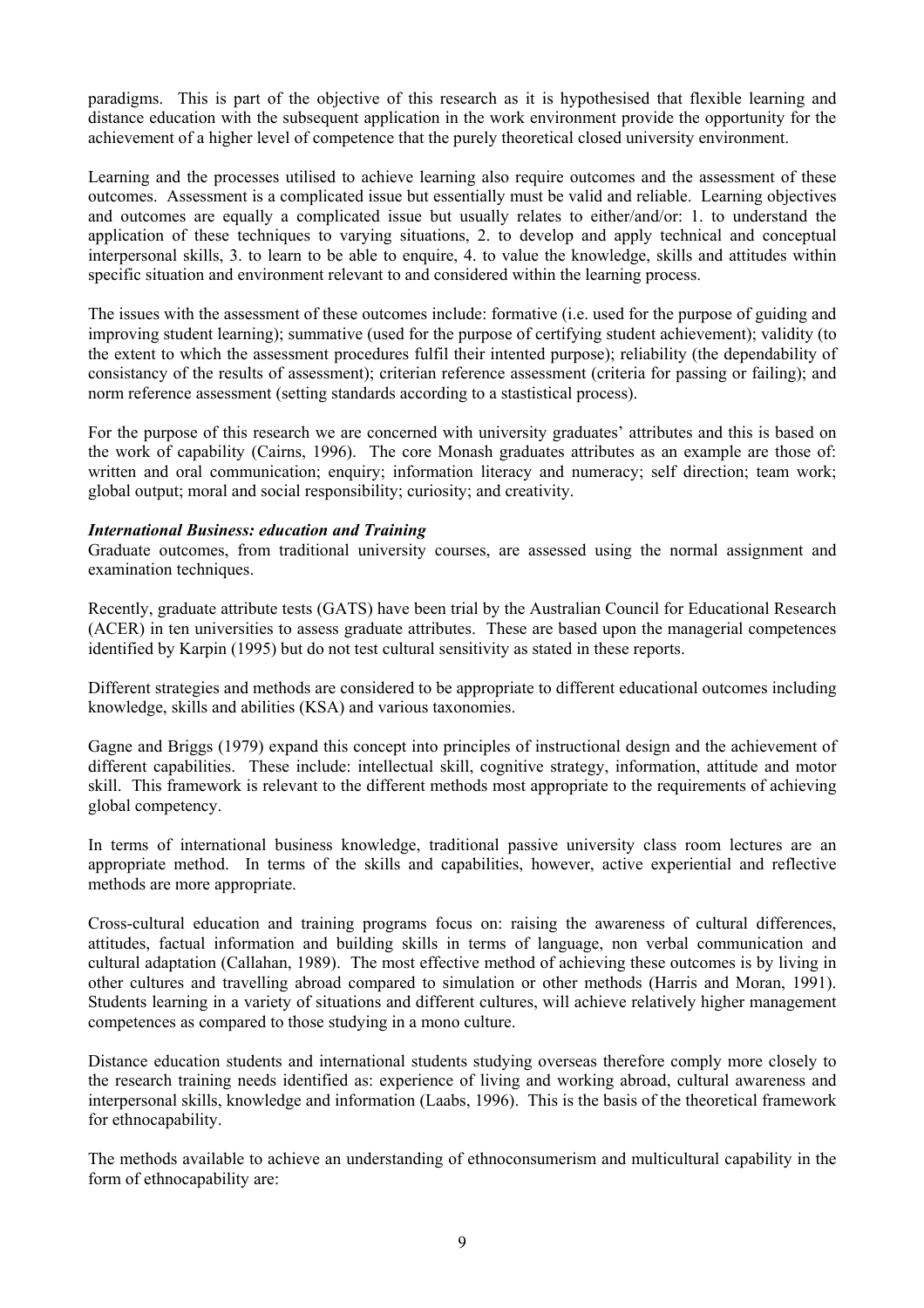- Formal education (theory based methodologies)
- Training and development course (knowledge and skills)
- Work experience and relationships (experiential / action learning)

(Karpin, 1995, p. 265).

This learning to learn about other cultures requires: knowledge, interaction, empathy, tolerance of ambiguity and the ability to analyse using a variety of paradigms including those from the east (Chen, 1994). This is the management metamorphosis of the future, progressing from the primal rational to the metaphysical, cultural and anthropological domains (Lessen, 1998).

### **Research Design**

# *Objective*

The primary objective of this research is to establish the comparative effectiveness of flexible learning in achieving the outcome of global management capability.

#### *Theory building models and paradigms*

This paper concerns the limitation of present research theory devising results to be applied in the practice of another culture. These problems include an understanding of relevant paradigms, appropriate epistemology and cross-cultural management (Berrell and MacPherson, 1995). These researchers state that: "the concept of paradigm has been used rather indiscriminately by theorists across the disciplines since the late 1970's" (p. 9). The selection of the paradigm is often that of personal appeal rather than the rational and notion of good science.

This requires the use of selected paradigms to attempt to present a coherent justification of conflicting research findings in a comprehensible holistic format for the use of the industry practitioner (Berrell and MacPherson, 1995). The evolution of present academic theory has a bias for the western theories of learning, epistomology and the use of paradigms. McAllister and Irvine (2000) describe how Bank's (1994) study of ethnic identity utilises a six stages model which can be used to help teacher educators in understanding the progression along the construct towards global competency.

The six stages are: 'ethnic psychological captivity, ethnic encapsulation, ethnic identity clarification, biethnicity, multi-ethnicity and reflective nationalism, and globalism and global competency' (Banks, 1994, p. 228).

This is relevant, in that, stage one describes how members of the dominant culture stereotype and internalise their beliefs and perceptions of the world. This progresses through reflection of one's own culture to the desire to function in more than one culture and eventually learning how to balance and utilise the required paradigm depending upon the context (Banks, 1994). This research is based upon a conceptual framework to study the achievement of global management competencies depending upon the independent variables of flexible learning and the environment of a given culture (i.e. from an emic perspective). This partially denies the use of positivist social science theories with modification to adapt from one culture to another.

This is the study from the point of view of a culture group which is the subject of study. From an eastern perspective, this includes religion. The study of multicultures and cultural sensitivity, therefore, progresses along a continuum from a totally western ethnocentric view through to the inclusion of eastern concepts by western scholars (Hofstede, 1994) to eastern scholars studying western concepts in the east (Zhu and Dowling, 2000). This is further represented in the diagram (insert New Paradigm of Ethnocapability diagram).

#### *Limitations and Assumptions*

This research involves using theories which originated in the west and which have subsequently been adapted for use in diverse and multicultural contexts. Research which is mainly qualitative have established that at the higher levels of teaching and learning, there are considerable similarities between the western and non western educational systems.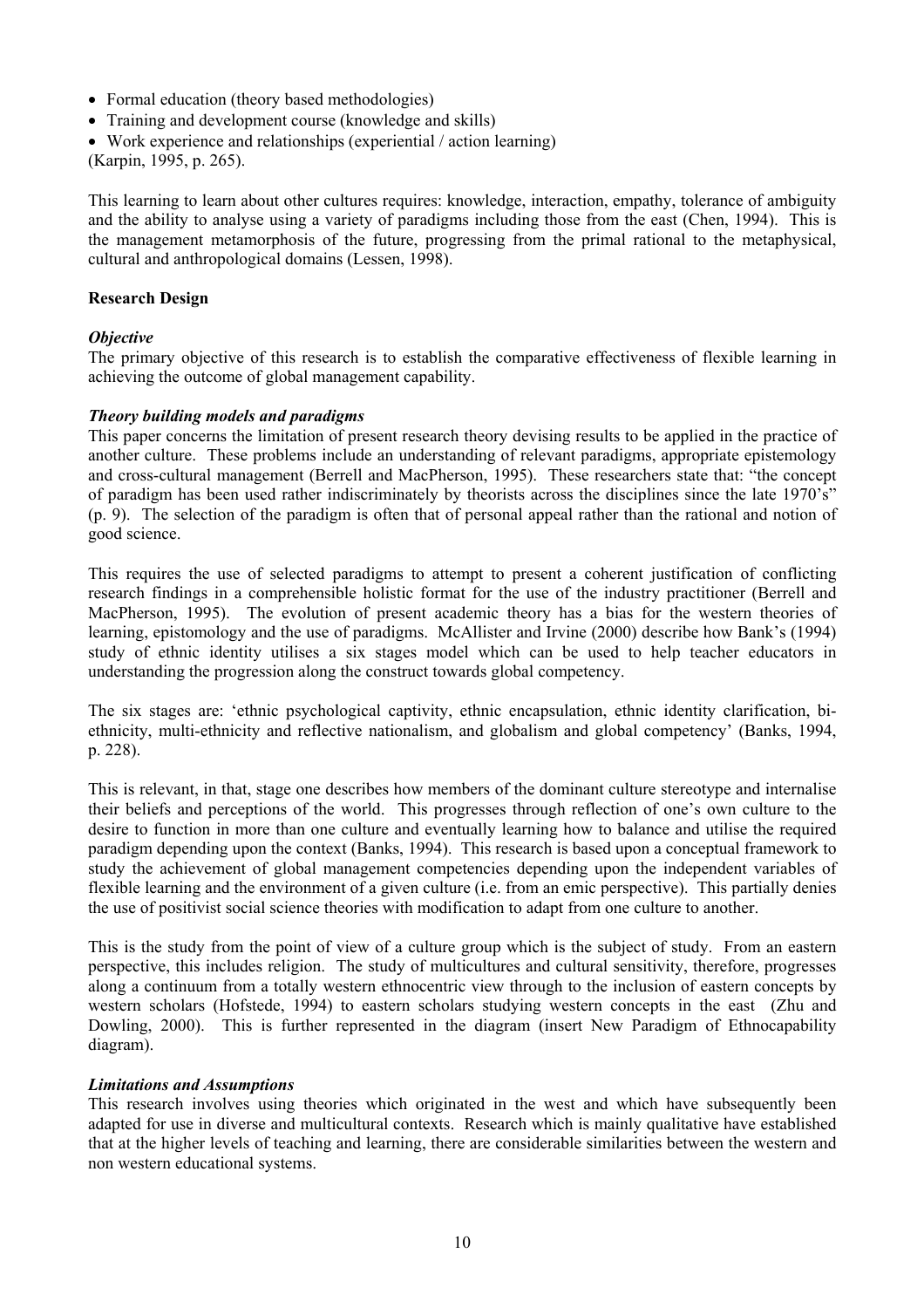This is described as the development in cross cultural psychology from a pseudo-etic perspective examining differences through emic to etic levels. These higher level theories involving action and reflective learning are considered to be cross culturally transferable (Biggs, 1997). The instruments have been validated by previous use in multicultural situations but not specifically in the Asia pacific basin.

It is the intention within this research to compare findings from the different cultures of east and west to also test the cross cultural transferability of these theories of learning. This research utilises the transfer of trainability model of Baldwin and Ford (1988), incorporating variables of: trainee, training design, work environment, learning and retention, with generalisation and maintenance.

It is assumed that the individual trainees, students, are of similar ability, personality and motivation. Specifically this is reflected in similar enter scores. Research has shown that there is no correlation between higher enter scores and past rates. The research is essentially concerned with the training design and principles of learning within a particular environment.

# **RESEARCH METHOD**

# *Global management competencies*

This consist of management competencies (Karpin, 1995), global management competencies (Adler and Bartholemew, 1992) and ethnocapability (Cairns and Townsend, 2000) requiring independent active learning outcomes (Spreitzer et al,1997) combined with global self efficacy (Bandura, 1971).

# *Flexible learning*

This consists of a continuum of:

- Australian internal student at Australian university (domestic culture)
- Australian students studying degree by DE or combination
- Overseas students studying in home country
- Overseas students studying in Australia
- Overseas national studying for a degree by DE in different countries (Singapore student studying Monash degree by DE and working for transnational corporation in different countries).

# *Hypothesis*

- 1. That a greater level of global management competence (ethnocapability) will be achieved by flexible delivery to overseas students studying in different nations than traditional on campus study. Specifically, that there will be a correlation between the variables of global management capability and the degree of variation of cultural diversity in which students study similar course content.
- 2. That this hypothesis will also be true for international students who study on campus at the overseas (home) campus in comparison to domestic Australian students studying internally.
- 3. That Australian students studying on campuses with a significant proportion of international students will be more globally capable than those who do not.
- 4. That students who study international subjects on any campus will be more internationally capable than those who do not.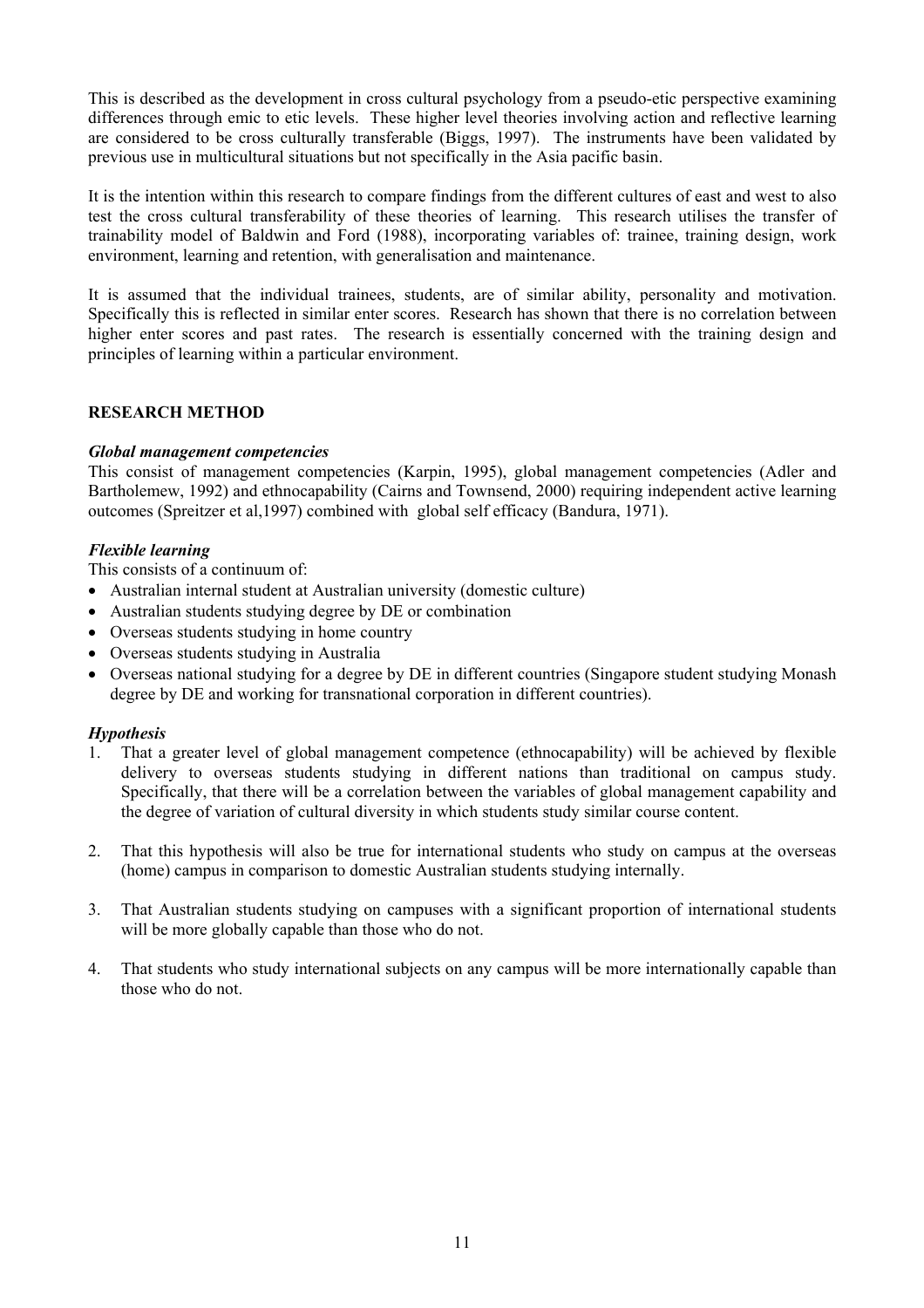# **Graphic representation**



Degree of Variation of Culturally Diverse Study Environment

#### **Measurements**

#### *Dependant variable*

Global management competence can be measured utilising Banks's (1994) typology of ethnic identity which consist of a 42 items questionnaires. The independent action learning can be measured utilising elements of Spreitzer's et al (1997) scale for early identification of international executive potential.

Global self efficacy can be measured by the creation of a self efficacy scale based upon Bandura (1971) self efficacy scales

#### *Independent variables*

The continuum of flexible learning and exposure to cognitive social learning opportunities in different nationalities and cultures would be measured using a questionnaire to establish these factors.

The above instruments for the dependent variable have been validated by previous research. They essentially use Likert's scales and as such the normal psychological statistical techniques of correlation, regression and 't' test of significance are appropriate.

The questionnaires instruments will be utilised on a longitudinal manner beginning when students commence their study and sequentially on a yearly basis until the students graduate. It is assumed that those students who graduate in international business degrees or majors will have achieved some level of global management competency which can be calibrated and compared to the other questionnaires. For the independent variables, both Likert's scales and nominal data will be used to correlate to the dependent variable. It is anticipated that the SPSS will be utilised for the analysis.

#### **Sample**

The sample population will consist of undergraduate students studying in the business degrees of a variety of universities. It will include: Australian students studying in Australia and overseas by internal and flexible delivery methods; overseas students studying on campus in Australia; international students studying in their home countries such as Singapore and Hong Kong; and international students studying by distance working in countries other than their own. In addition, it is intended to use samples from students studying in overseas cultures which are western in origin but different in cultural nature.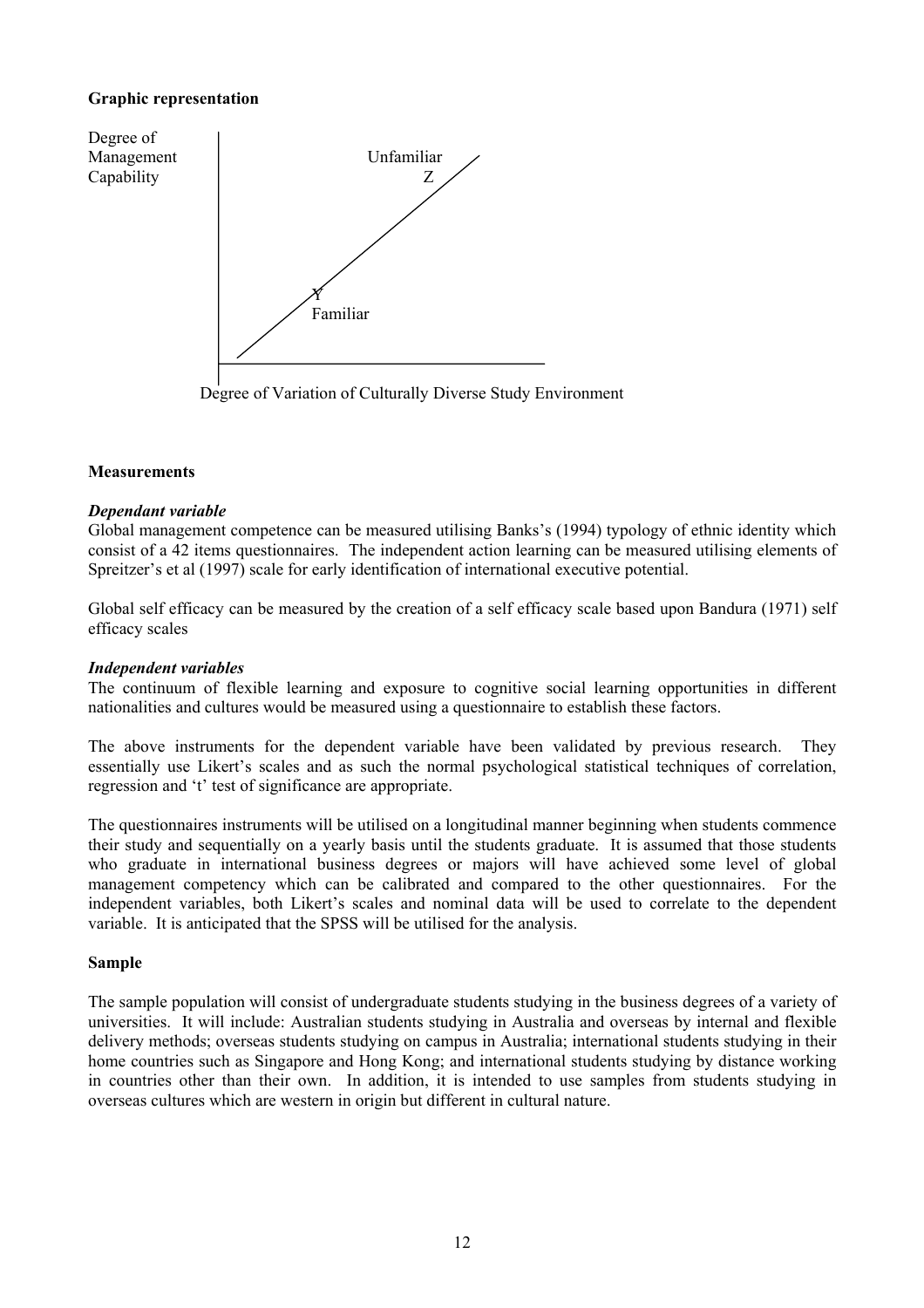# **CONCLUSION**

A new paradigm is required beyond the traditional management theory approach to include multicultural beliefs as part of management. These multicultural and different non-negotiable beliefs create a potential for conflict if analysed using western hierarchical models based on a place in time and geography. In isolation these are therefore no longer relevant. This borderless management and diversity is a metamorphosis of global transformation combining the western rational analysis and eastern harmony using values to transcend the 'east-west' divide (Lessem, 1998, p. 45).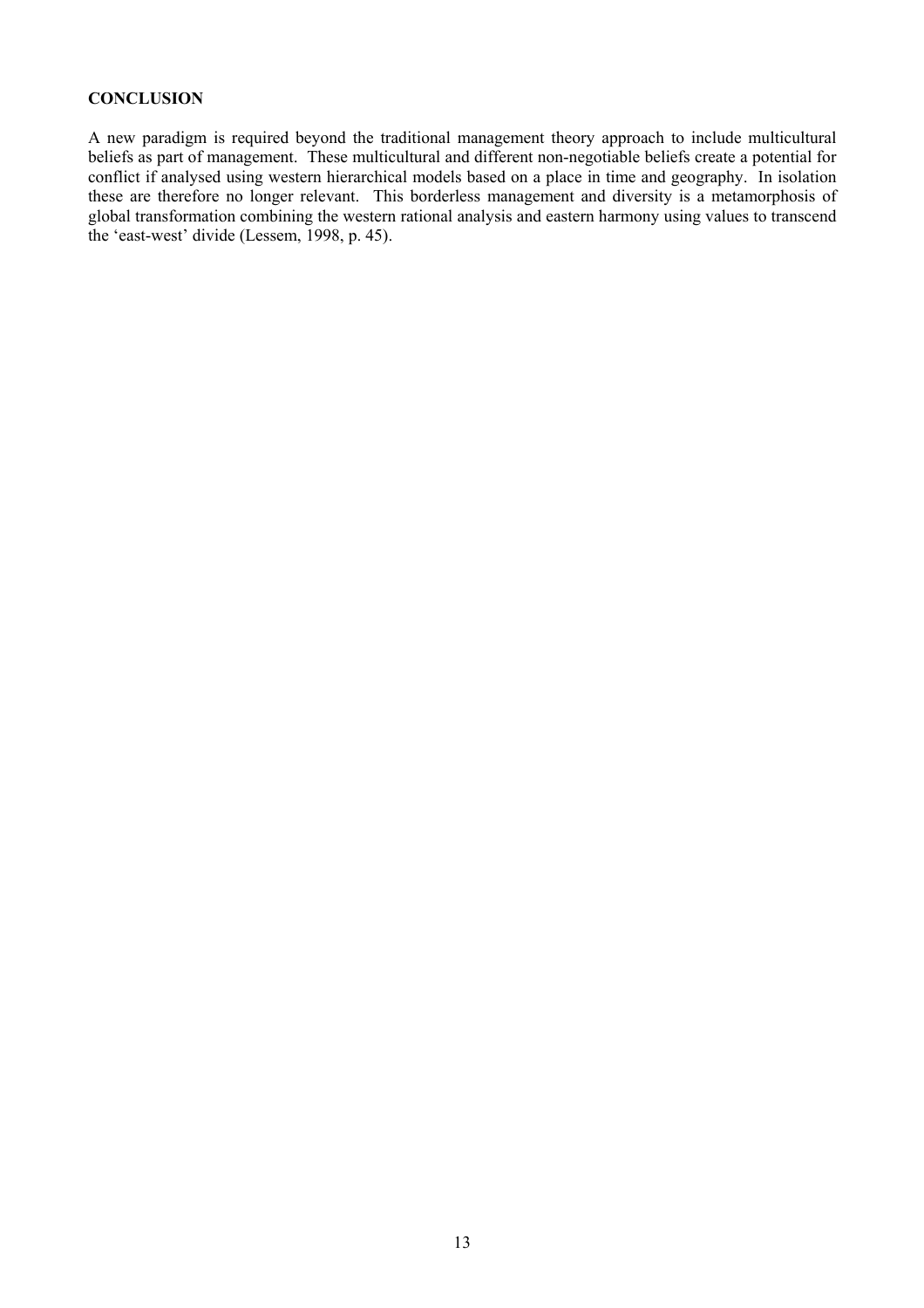#### **REFERENCES**

- Adler N., J. and Bartholomew, S. (1992), "Managing Globally Competent People", *Academic of Management Executive*, 6(3), August, p. 52-65.
- Baldwin, T., T. and Ford, J. K. (1988), "Transfer of Training: A Review and Directions For Future Research", *Personnel Psychology*, 41, p. 65.
- Bandura, A. (1971), *Social Learning Theory*, General Learning Press, Morris Town, N. J.
- Banks, J. (1994), *Multiethnic Education: Theory and Practice*, 3<sup>rd</sup> Edn, Allyn and Bacon, Needham Heights, MA
- Bennett, R. (1996), *International Business*, Pitman Publishing, Great Britain
- Berrell, M., B. and MacPherson, R., J., S. (1995), "Educational Sociology and Educational Administration: Problems with Paradigms, Epistemology, Research of Theory", *The Journal of Educational Administration and Foundation*, Vol.10, No.1
- Biggs, J. (1997), "Teaching Across and Within Cultures: the Issue of International Students", *Learning and Teaching in Higher Education Advancing International Perspectives Proceedings of the Herdsa Conference*, Adelaide, July, p. 1 - 22
- Boyatzis, R., E. (1982), *The Competent Manager: A Model for Effective Performance*, Wiley, New York.
- Bruner, J., S. (1966), *Towards a Theory of Instruction*, Belnap Press, London
- Cairns, L., G. (1992), "Competency Based Education: Nostradamus' Nostrum?", *Journal of Teaching Practice*, 12(1), 1-32.
- Cairns, L., G. (1997)a, "Defining Capability for Education, Training and Industry", *Discussion Paper Number 1, Capable Organisations Research Project*, Washington DC.
- Cairns, L., G. and Townsend, P. (2001), "Ethnoconsumerism and Ethnocapability: New Paradigms in Relationship Management", *International Journal of Customer Relationship Management* ,3 (4), 263-285,p.265-285.
- Callahan, M., R. (1989), "Preparing the New Global Manager", *Training and Development Journal*, 43(3), p. 27-29.
- Cateora, P., R. (1990), International Marketing,  $7<sup>th</sup>$  Edn, Irwin, USA.
- Chen, G. (1987) –The Dimensions of Intercultural Communication Competence, Ph.D. Thesis, Kent State University
- Chen, J., S. and Hsu, C., H. (2000), " Measurement of Korean Tourists' Perceived Images of Overseas Destinations", *Journal of Travel Research*, 38 (4), p. 411-416.
- Chu, C. (1992), *Thick Face, Black Heart: Thriving And Succeeding in Everyday Life And Work Using The Ancient Wisdom of The East*, Allen & Unwin, New York.
- Coleman, J., S. (1998), "Social Capital and The Creation of Human Capital", *American Journal of Sociology*, 94, p. 95–120.
- Collins, R. (1977)a, "Some Comparative Principles of Stratification", *Harvard Educational Review*, 47, p. 1- 27.
- DEET (1995), Overview of Australai's Vocational Education and Training System, Australian Government Publication Service, Canberra.
- DeSimone R., L. and Harris D., M. (1998), *Human Resource Development*, 2<sup>nd</sup> Edn, The Dryden Press, USA.
- Follett, M., P. (1949), *Freedom and Coordination: Lectures in Business Organisations*, Pitman, London.
- Gagne, R., M. and Briggs, L. J. (1979), *Principles of Instructional Design*, 2nd Edn., Holt, Rinehart and Winston, New York.